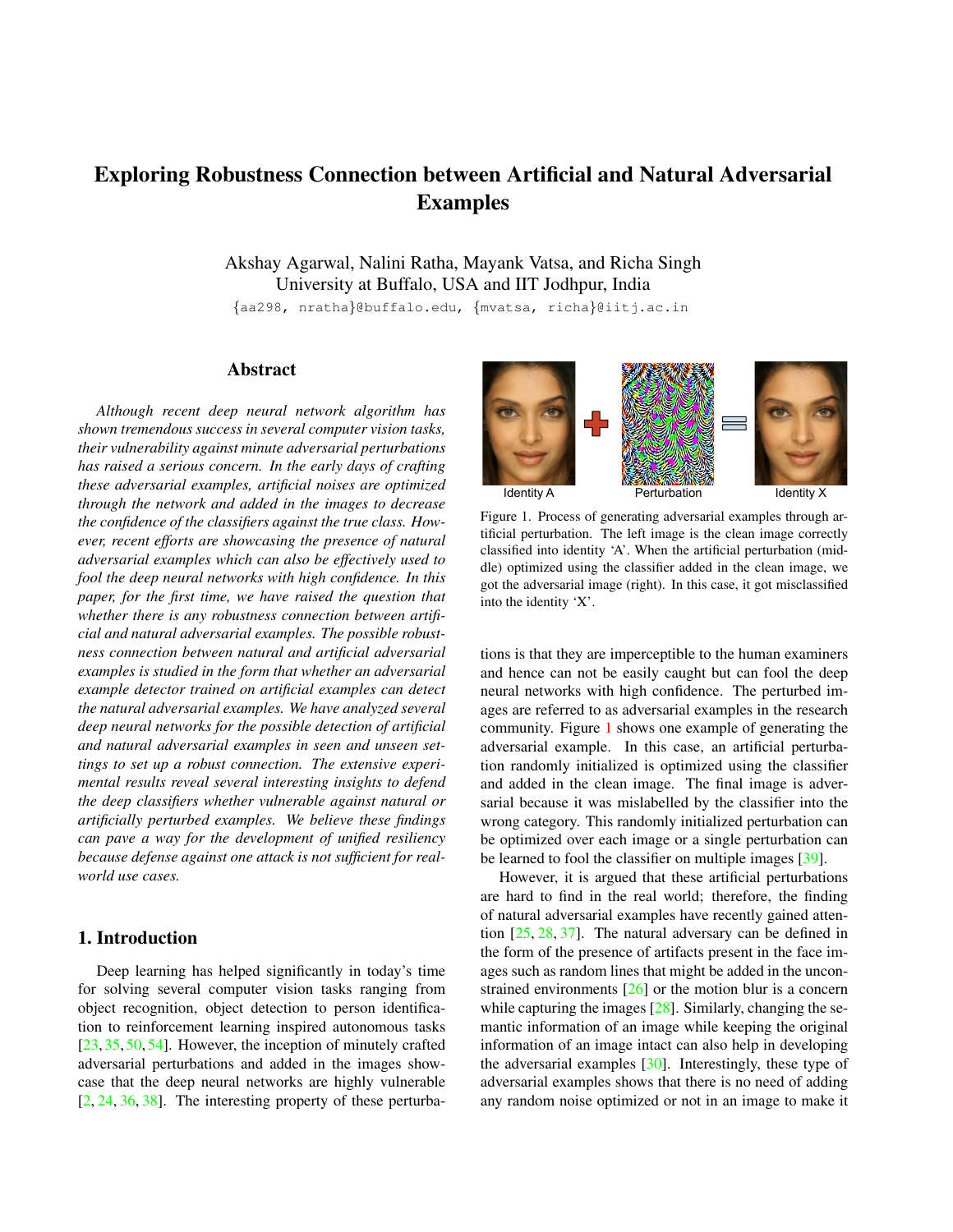an adversarial image. Agarwal et al. [2] have conducted an interesting study regarding the role of sign and direction in which these perturbations are optimized which make them perceptible or imperceptible.

As soon the vulnerability of deep neural networks is identified against the adversarial examples, research efforts are started to improve the robustness of the classifiers. The defense algorithms are broadly divided into three categories: (i) detection-based, (ii) mitigation or image transformation-based, and (iii) adversarial training or data augmentation-based. Out of these, adversarial examples detection and adversarial training received significant attention and have shown the potential of reducing the impact of adversarial perturbations. While some of the recent algorithms have shown tremendous success in defending the adversarial attacks; the majority of defenses are also proven ineffective [10, 12, 19]. Therefore, careful consideration is required while developing an effective defense algorithm. Another significant limitation of the existing defenses is that they are tackling only the adversarial examples containing artificial perturbations; leaving the natural adversaries free to attack. Therefore, in this research, for the first time, we have performed an experimental study to defend the deep neural network against both natural and artificial adversaries. Through the detection algorithm, we have tried to set up a possible connection between both eras of adversaries and analyze what will happen if the detection is trained on one era of adversaries and tested on another. For that purpose, we have to build a binary classification architecture utilizing several popular CNN architectures as a backbone. The results reveal a possible connection due to which decent detection performance is observed even when the different adversaries are unseen at the time of training. In brief, the contributions of this research are:

- A novel natural and artificial adversaries dataset is prepared to study a robustness connection between these two different eras of adversarial examples;
- Extensive experimental studies are conducted in seen and unseen adversarial examples algorithms to analyze how easy or difficult is the detection of a particular adversary if it is not seen at the time of training but came for evaluation.

# 2. Related Work

In this section, a brief overview of the existing adversarial examples generation algorithms along with the defense algorithms developed to counter them are provided. In 2014, Goodfellow et al. [24] have proposed the simplest adversarial examples generation algorithm by perturbing the image gradient into the image itself. The perturbation is applied once in the image and aims to increase the loss of a classifier. Later Kurakin et al. [36] have proposed the

multi-step variant of the algorithm to increase the strength of the attack and control the perceptibility of the perturbation. Later, several research efforts are started to improve the strength of the adversarial attacks, and hence, newer attacks came into the picture. To name a few complex and effective attacks are: (i) PGD [38], (ii) DeepFool [40], (iii) Universal perturbations [11], and frequency-based perturbations [9, 17]. Interestingly, the majority of the attacks are performed in the white-box setting which requires complete access to the target model and hence witnesses poor transferability against the unseen classification models. To address those limitations, recently several research efforts are started to develop the transferable adversarial perturbations [33, 52]. Based on the assertion that the decision of deep classifiers is based on a few important regions of an image, Gao et al. [18] have proposed a push and pull technique to push the informative regions of true class close to incorrect class and pull the features of wrong class close to true class. A similar understanding is also used by Wang et al. [51] and perturb the important image features to develop transferable adversarial examples. Contrary to these artificial perturbation-based adversaries, recent efforts are also focused on finding the natural adversarial examples  $[2, 42, 53]$ . Hendrycks et al.  $[29]$  have selected the images of 200 classes that are misclassified by the ResNet50 classifier and termed them as natural adversarial examples. However, the authors claim that these adversarial examples are transferable across multiple classifiers. Later, Li et al. [37] have improved the adversarial examples proposed in [29] to strengthen the naturalness of the adversarial examples.

A similar advancement in the research efforts is also seen towards developing the defense algorithms to counter these adversarial examples. However, so far the defense algorithms are tackling the artificial adversarial examples. The possible reason might be that natural adversarial examples are recently highlighted in the research community and do not have a benchmark dataset covering both natural and artificial adversarial examples. One of the popular and effective defenses against the adversarial examples is to segregate them from the clean examples by detecting them. Towards that several binary classification algorithms ranging from simple binary classifier [3] to sophisticated deep learning-based algorithms are presented [1, 4]. These sophisticated algorithms have shown tremendous success in terms of generalizability by detecting the unseen adversarial examples [20–22, 27, 41]. Another popular and effective defense against is the training of classifiers either using the adversarial images itself or through the augmentation of images of different variations [5,6,8,13,45,46]. While the adversarial training found the effective defense, its computational complexity and blind spots against unseen attacks are a major challenge [15, 43, 49, 55]. We refer the readers to the following survey papers to gain comprehensive insights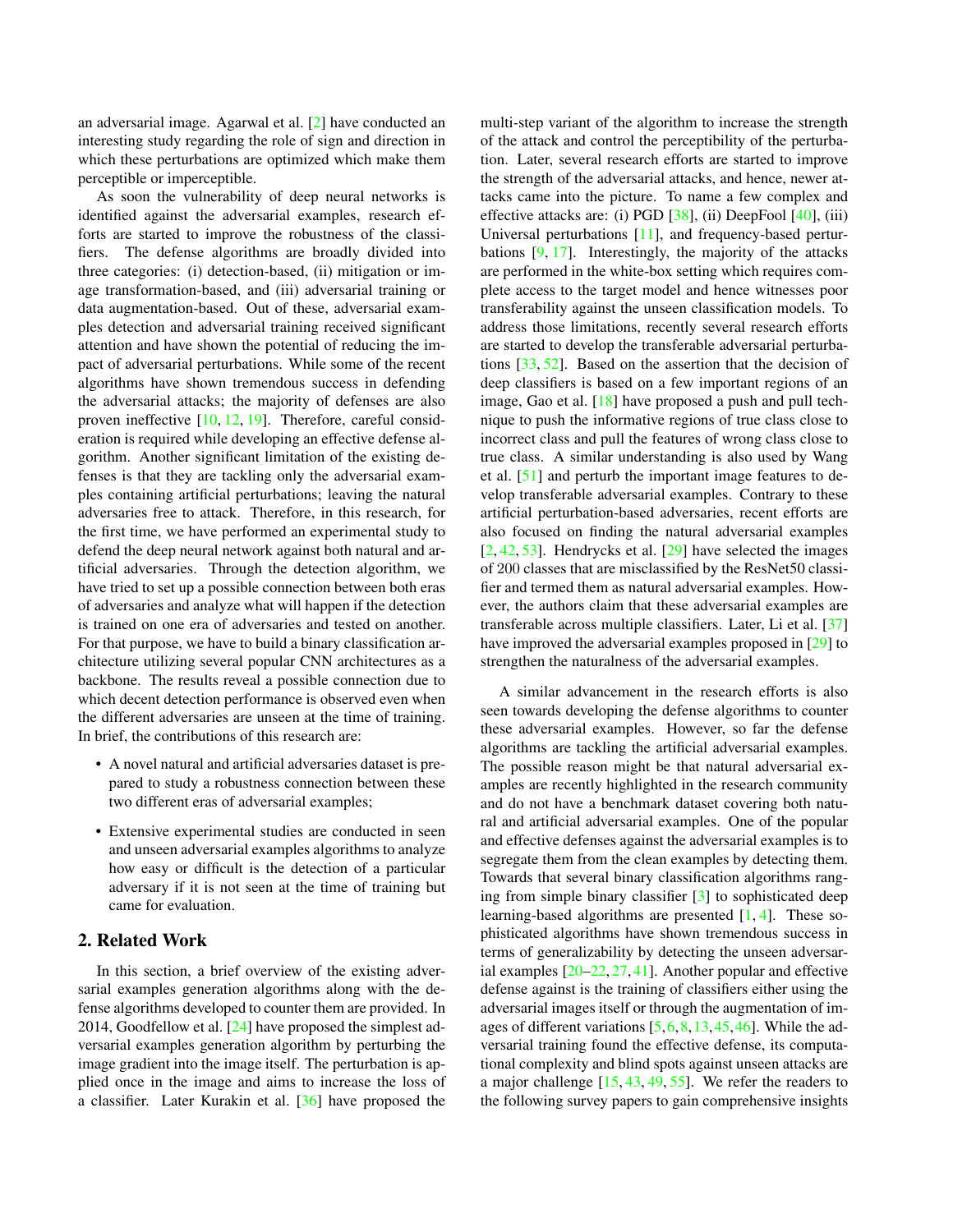

Figure 2. Samples of the different eras of adversarial examples that are considered in this research. Visually the adversarial examples look close to each other however perturb different features of the images. Each  $2 \times 2$  image belongs to one adversarial examples algorithm. From the left of first/second rows: IN-A, IN-A+, DeepFool, and FGSM adversarial examples. From the left of third/fourth rows: PGD, NI+, NI-, and HSV adversarial examples.

about the adversarial examples research [7, 34, 44, 48].

# 3. Natural and Artificial Adversarial Dataset

In this research, we have presented a unique dataset containing both natural and artificial adversarial examples. The adversarial examples developed as part of this research are broadly divided into three groups: (i) artificial adversarial perturbations, (ii) natural adversarial examples, and (iii) semantic adversaries.

To develop the adversarial examples containing artificial adversarial perturbations, three state-of-the-art and challenging algorithms namely FGSM [24], PGD [38], and DeepFool [40]. FGSM works on the manipulation of images using the gradient information computed over an image. Mathematically, it can be described as follows:

$$
X^* = X + \eta \cdot sign(\nabla_X J(X, Y_{true}))
$$

where,  $X$  and  $X^*$  represent the clean and FGSM adversarial image, respectively.  $\eta$  controls the strength of added perturbation optimized through the loss function J computed over image X and its associate true label  $Y_{true}$ .  $\nabla_X$  is the gradient concerning  $X$  and  $sign$  represents the sign function. The attack is applied once per image and leaves the perceptible modification visible to the naked eye. Madry et al. [38] have proposed one of the strongest first-order universal adversaries. The optimization used in PGD iteratively searches for a perturbation vector that minimizes a  $l_p$ norm ball around the clean image. DeepFool (DF) is an optimization of attack which assumes that the deep networks behave linearly and tries to project the data onto the separating decision hyperplane to make sure it gets misclassified by the classifier. It iteratively perturbs the input image until it jumps the decision boundary and gets misclassified. For both FGSM and PGD attacks we have minimized the  $l_{\infty}$ 

norm of the perturbation whereas DeepFool works on the minimization of the  $l_2$  norm.

In the case of natural adversarial examples, the images proposed by Hendrycks et al. [29] in the dataset namely ImageNet-A (IN-A) and Li et al.  $\left[37\right]$  in their dataset namely Imagenet-A-Plus (IN-A+) are selected. Hendrycks et al. [29] have downloaded the natural images of 200 classes from multiple images hosting websites that can fool the ResNet-50 classifier. In total, the dataset contains 7, 500 natural adversarial images. Li et al. [37] have improved these adversarial images by reducing the cluttered background in the images and cropping the image portion so that the foreground region takes a sufficient part in the images.

The final category referred to semantic adversaries contains the adversarial examples generated using the algorithms proposed by Hosseini and Poovendran [30] and Agarwal et al.  $[2]$ . The authors in  $[30]$  perturb the color components of images while keeping the value component untouched. For that purpose, the RGB images are converted into the HSV color space (we referred to the attack as HSV attack) and later, H and S components are modified iteratively using a scalar value until the network misclassified the images. While the attack algorithm is close to the human visual system but it utilizes the network information while perturbing the images. Whereas, the attack algorithm proposed by Agarwal et al. [2] utilizes the noise information naturally inherited (NI) in the images during their time of acquisition. The authors have extracted those noise patterns using several image filtering algorithms such as Gaussian, Laplacian, and Integral. The filtered image is subtracted from the clean image to get the noise pattern. Later this noise pattern is added (NI+) or subtracted (NI-) from the images to generate the adversarial examples. It leads to two completely different styles of adversarial images.

To generate the artificial perturbation-based adversarial images and semantic adversarial examples, we have first randomly selected the 3000 images from the validation set of the ImageNet dataset [16]. Later, an equal number of adversarial examples are generated from each algorithm belonging to an artificial adversary and semantic adversary. For artificial and HSV attacks, we have used the VGG architecture; however, similar detection analysis is observed on the images generated using MobileNet and DenseNet. The 3000 natural adversarial examples both from ImageNet-A and ImageNet-A-Plus datasets are directly taken without doing any modification. In total, the dataset contains 24, 000 adversarial images belonging to 8 different adversarial algorithms and 3, 000 clean images. We will release the dataset at a later stage after proper formatting of the directory structure to enhance the research in this direction. Figure 2 shows the adversarial images corresponding to different attack techniques used in this research.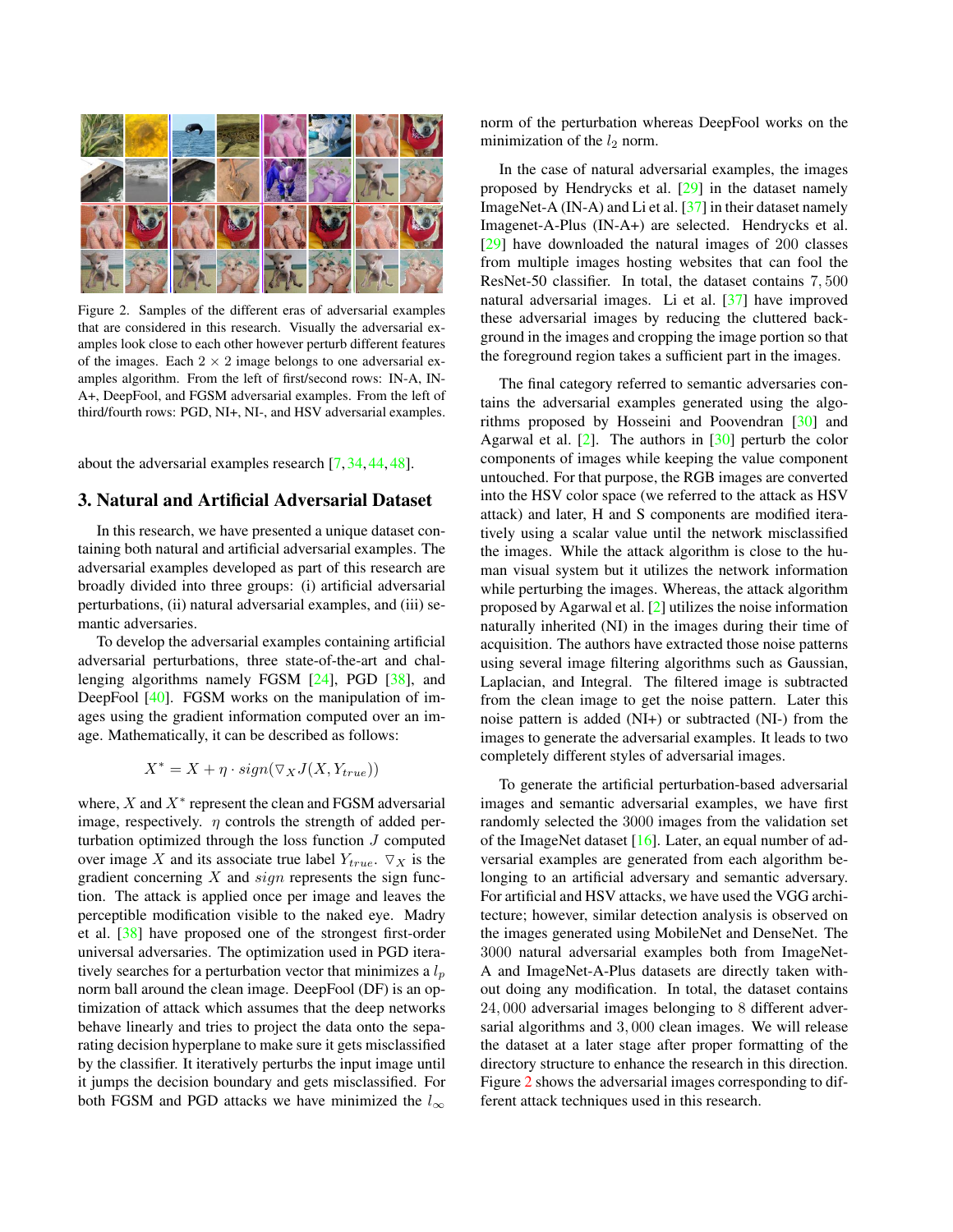

Figure 3. A broad view of the proposed adversarial example detection network. A binary classification decision boundary is learned using the images of both clean and adversarial classes.

# 4. Adversarial Detection Network for Robustness Connection Study

We want to highlight that the aim of this research is not to solve the adversarial examples detection; while the aim is to find whether there is any possible connection between different eras of adversaries. Henceforth, in this research, we have used the simple convolutional neural network (CNN) network for binary classification of the images into a clean and adversarial class. The schematic diagram of the proposed architecture is shown in Figure 3. The proposed architecture consists of three parts: (i) input images, (ii) convolutional blocks, and (iii) dense layers. To learn the parameters of the network, images of both clean and adversarial classes are fed into the network and the decision hyperplane learns to segregate the clean images from the perturbed images. The convolutional blocks are divided into two parts where one part is kept fixed, i.e., the gradient in these layers is assigned to 0. The second part of the network is adaptively updated using the batches of input images. The weights of the convolutional blocks are pre-trained on the ImageNet dataset. In the end, a few dense layers are added which are randomly initialized to learn the compact feature representation of both classes. The first two layers contain 1024 neurons and the following layer contains 512 neurons. The binary classification network is trained using binary class cross-entropy loss and the parameters are optimized using the 'Adam' optimization algorithm. The network is trained for 30 epochs using the batch size of images equal to 32. The initial learning rate is set to  $1e^{-4}$  which is adaptively updated. to extensively study the connection and to avoid any classifier bias, we have used several CNN architectures to perform the adversarial examples detection. The used architectures varied in terms of number of layers, connection between layers, and their formation and are as follows: (i) VGG16 [47], (ii) DenseNet121 [32], (iii) MobileNet  $[31]$ , (iv) InceptionV3  $[37]$ , and (v) Xception  $[14]$ . In different networks, a different number of layers are kept fixed and are optimized in a sense to keep the computational complexity low while maintaining high detection accuracy. For instance, in VGG16, the first 10 layers are kept fixed; whereas, in DenseNet121, wights of 110 layers are fixed.



Figure 4. Adversarial examples detection (AUC %) where the adversarial examples algorithm used in training is also used for evaluation. NI adversarial examples are found approximately perfectly detectable in seen training-testing scenarios. Average represents the average performance of each network across the 8 different adversaries.

### 5. Experimental Results and Analysis

In this experimental results are described using the proposed adversarial examples detection algorithm developed using each CNN architecture. Images of each class are divided into two parts where the first half is used for training and the remaining half is used for testing. For example, the real class contains 3000 images, where the first 1500 images are used for training and the remaining 1500 images are used for evaluation. The experimental analysis can be described into two scenarios: (i) seen adversarial generation training-testing and (ii) unseen adversarial examples whether coming from the same broad category such as IN-A vs. IN-A+ of a broad natural adversary or different broad category such as Natural vs. Semantic adversarial examples. The experimental results are reported in terms of area under the ROC curve (AUC%) or otherwise specified.

#### 5.1. Seen Adversary Detection

The results of seen adversarial examples training-testing experiment are reported in Figure 4. The analysis can be broken based on the category of the adversarial examples it belongs to. Among the natural adversarial examples, across each network used, the ImageNet-A examples yield better detection performance as compared to ImageNet-A+. The reason can be understood from the motivation of the development of the dataset by the authors who reduce the unnecessary background and object region features. The difference in accuracy lies in the range of 1.5% to 2.5%. Among all the adversarial examples category including the artificial perturbation category, DeepFool (DF) attack is found most challenging to detect. Whereas, the FGSM perturbation is found the easiest adversary to be defended among the artificial perturbations. In other words, the gradient-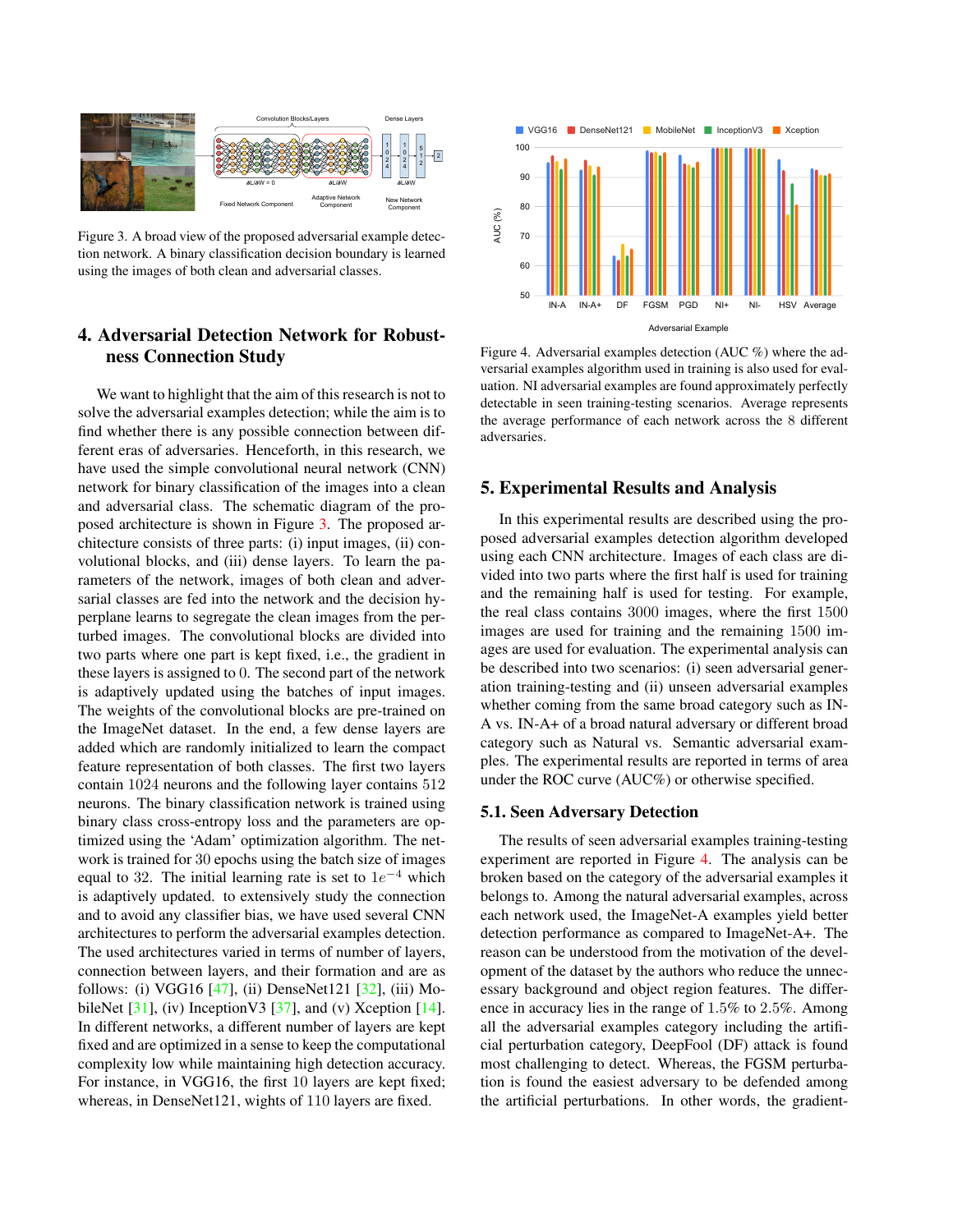Table 1. Unseen adversarial type detection performance in terms of AUC (%). It is observed that the detector architecture yields high performance when the training and testing adversarial examples belong to the same broad category. However, the performance drops are observed when the different category of adversarial examples comes for testing. – represents the seen training-testing scenario and hence removed to avoid any confusion. The seen scenario results are reported in Figure 4.

| <b>CNN</b>   | Type       | Train $\downarrow$       | Natural                  |                           | Artificial         |                    |                    | Semantic                |                        |                    |         |
|--------------|------------|--------------------------|--------------------------|---------------------------|--------------------|--------------------|--------------------|-------------------------|------------------------|--------------------|---------|
|              |            | Test $\rightarrow$       | $IN-A$                   | $\overline{\text{IN-A+}}$ | $\overline{DF}$    | <b>FGSM</b>        | $\overline{PGD}$   | $\overline{\text{NI+}}$ | $\overline{\text{NI}}$ | <b>HSV</b>         | Average |
| VGG16        | Natural    | $IN-A$                   |                          | 93.66                     | 55.24              | 57.14              | 52.17              | 70.74                   | 61.5                   | 59.63              | 64.30   |
|              |            | $IN-A+$                  | 95.51                    |                           | 54.66              | 54.75              | 51.92              | 67.22                   | 61.78                  | 55.87              | 63.10   |
|              | Artificial | $\overline{DF}$          | 62.66                    | 58.98                     |                    | 95.16              | 83.97              | 79.19                   | 73.34                  | $\overline{52.09}$ | 72.20   |
|              |            | <b>FGSM</b>              | 59.44                    | $\overline{52.25}$        | 60.33              |                    | 88.1               | 70.98                   | 70.51                  | 50.94              | 64.65   |
|              |            | $\overline{PGD}$         | $\overline{55.48}$       | 45.25                     | 61.24              | 98.87              |                    | 79.31                   | 79.87                  | 66.97              | 69.57   |
|              | Semantic   | $\overline{\text{NI+}}$  | 70.14                    | 62.4                      | 56.7               | 74.97              | 68.37              |                         | 70.44                  | 62.84              | 66.55   |
|              |            | $\overline{\text{NI}}$   | 72.24                    | 64.38                     | 55.64              | 69.14              | 66.22              | 62.63                   |                        | 60.71              | 64.42   |
|              |            | <b>HSV</b>               | 71.33                    | 69.87                     | 53.53              | 58.48              | 52.58              | 56.52                   | 49.53                  |                    | 58.83   |
| DenseNet121  | Natural    | $\overline{\text{IN-A}}$ | $\overline{\phantom{0}}$ | 96.88                     | $\overline{54.75}$ | $\overline{53.13}$ | 53.04              | 73.02                   | 64.38                  | 64.99              | 65.74   |
|              |            | $IN-A+$                  | 97.71                    |                           | $\overline{53.7}$  | $\overline{53.52}$ | 52.71              | 73.05                   | 62.23                  | 57.9               | 64.40   |
|              | Artificial | $\overline{DF}$          | 71.18                    | 68.6                      |                    | 95.05              | 84.06              | 74.15                   | 51.69                  | 68.14              | 73.27   |
|              |            | <b>FGSM</b>              | 66.45                    | 57.06                     | 60.57              |                    | 92.59              | 79.59                   | 53.06                  | 78.21              | 69.65   |
|              |            | PGD                      | 69.65                    | 62.5                      | 59.68              | 97.26              |                    | 83.33                   | 72.08                  | 84.78              | 75.61   |
|              | Semantic   | $\overline{\text{NI}+}$  | 72.65                    | 66.03                     | 53.35              | 61.8               | 62.33              |                         | 91.56                  | 67.24              | 67.85   |
|              |            | $\overline{\text{NI}}$   | 78.42                    | 74.19                     | $\overline{50.72}$ | $\overline{51.17}$ | 57.24              | 94.01                   |                        | 68.02              | 67.68   |
|              |            | <b>HSV</b>               | 51.15                    | 55.61                     | $\overline{52.19}$ | $\overline{50.53}$ | 48.72              | 47.01                   | 57.45                  |                    | 51.81   |
| MobileNet    | Natural    | $IN-A$                   |                          | 93.99                     | 59.9               | 63.84              | 56.1               | 65.59                   | 72.84                  | $\overline{47.36}$ | 65.66   |
|              |            | $IN-A+$                  | 96.09                    |                           | 56.8               | 64.53              | 55.79              | 71.4                    | 72.59                  | 46.9               | 66.30   |
|              | Artificial | $\overline{DF}$          | 55.31                    | $\overline{53.75}$        |                    | 97.27              | $\overline{92.09}$ | 47.5                    | 43.12                  | 45.45              | 62.07   |
|              |            | <b>FGSM</b>              | 73.04                    | 65.17                     | 60.49              | $\overline{a}$     | 91.22              | 82.18                   | 76.94                  | 57.67              | 72.39   |
|              |            | PGD                      | 71.64                    | 71.21                     | 90.46              | 97.83              |                    | 79.12                   | 76.97                  | 64.42              | 78.81   |
|              | Semantic   | $\overline{\text{NI+}}$  | 88.77                    | 81.99                     | 54.66              | 68.19              | 60.12              |                         | 87.08                  | 55.1               | 70.84   |
|              |            | $\overline{\text{NI}}$   | 82.29                    | 76.95                     | 53.21              | 60.21              | 60.06              | 86.16                   |                        | 63.79              | 68.95   |
|              |            | <b>HSV</b>               | 31.66                    | 31.68                     | 52.17              | 70.12              | 60.86              | 59.38                   | 58.76                  |                    | 52.09   |
| Inception V3 | Natural    | $IN-A$                   |                          | 90.78                     | 55.87              | 61.54              | $\overline{57.62}$ | 69.67                   | 68.62                  | 58.04              | 66.02   |
|              |            | $IN-A+$                  | 93.01                    |                           | $\overline{56.19}$ | 63.07              | 58.57              | 73.89                   | $\overline{72}$        | 59.66              | 68.06   |
|              | Artificial | DF                       | 57.7                     | 54.53                     |                    | 95.65              | 88                 | 68.91                   | 55.25                  | 48.34              | 66.91   |
|              |            | <b>FGSM</b>              | 73.78                    | 65.71                     | 59.07              |                    | 85.78              | 79.14                   | 71.17                  | 66.48              | 71.59   |
|              |            | PGD                      | 71.95                    | $\overline{63}$           | 60.02              | 96.83              |                    | 81.7                    | 75.79                  | 70.57              | 74.27   |
|              | Semantic   | $\overline{\text{NI+}}$  | 67.58                    | 58.71                     | 55.16              | 71.95              | 63.87              |                         | 62.56                  | 48.81              | 61.23   |
|              |            | $\overline{\text{NI}}$   | 76.87                    | 66.75                     | $\overline{55.71}$ | 72.73              | 68.01              | 82.62                   |                        | 58.14              | 68.69   |
|              |            | <b>HSV</b>               | 62.22                    | 58.48                     | $\overline{54.12}$ | 63.35              | 55.73              | 65.24                   | 50.66                  |                    | 58.54   |
| Xception     | Natural    | $IN-A$                   |                          | 96.03                     | $\overline{55.26}$ | 58.91              | 51.88              | 69.58                   | 63.77                  | 49.83              | 63.61   |
|              |            | $IN-A+$                  | 95.56                    |                           | 55.18              | $\overline{59.72}$ | 55.85              | 71.8                    | 70.66                  | 49.01              | 65.40   |
|              | Artificial | $\overline{DF}$          | 64.73                    | 61.9                      |                    | 98.14              | 92.23              | $\overline{59.75}$      | 58.36                  | 39.91              | 67.86   |
|              |            | <b>FGSM</b>              | 75.94                    | 68.66                     | $\overline{59.93}$ | $\overline{a}$     | 88.05              | 83.8                    | 77.46                  | 62.55              | 73.77   |
|              |            | PGD                      | 75.73                    | 67.39                     | 60.08              | 98.6               |                    | 86.64                   | 80.95                  | 68.74              | 76.88   |
|              | Semantic   | $N_{+}$                  | 74.21                    | 69.33                     | 55.5               | 70.5               | 62.04              |                         | 46.81                  | 61.72              | 62.87   |
|              |            | $\overline{\text{NI}}$   | 71.05                    | 68.72                     | 54.85              | 69.72              | 64.84              | 40.2                    |                        | 52.23              | 60.23   |
|              |            | <b>HSV</b>               | 42.09                    | 44.44                     | 50.58              | $\overline{55.19}$ | 49.47              | 47.39                   | 45.81                  |                    | 47.85   |

based attacks (FGSM and PGD) yield higher detection performance as compared to the decision boundary-based optimization attack (DF). In terms of semantic adversarial examples, naturally inherited adversarial examples are found approximately perfectly identifiable; whereas, the HSV attack poses a slight challenge in its detection. The reason might be that the HSV attack does not touch the image feature component and only modifies the color components; whereas, the NI attacks perturb the frequency features of an image and significantly alter image distribution. The VGG backbone CNN architecture yields more than 96% detection performance of the HSV attack adversarial examples.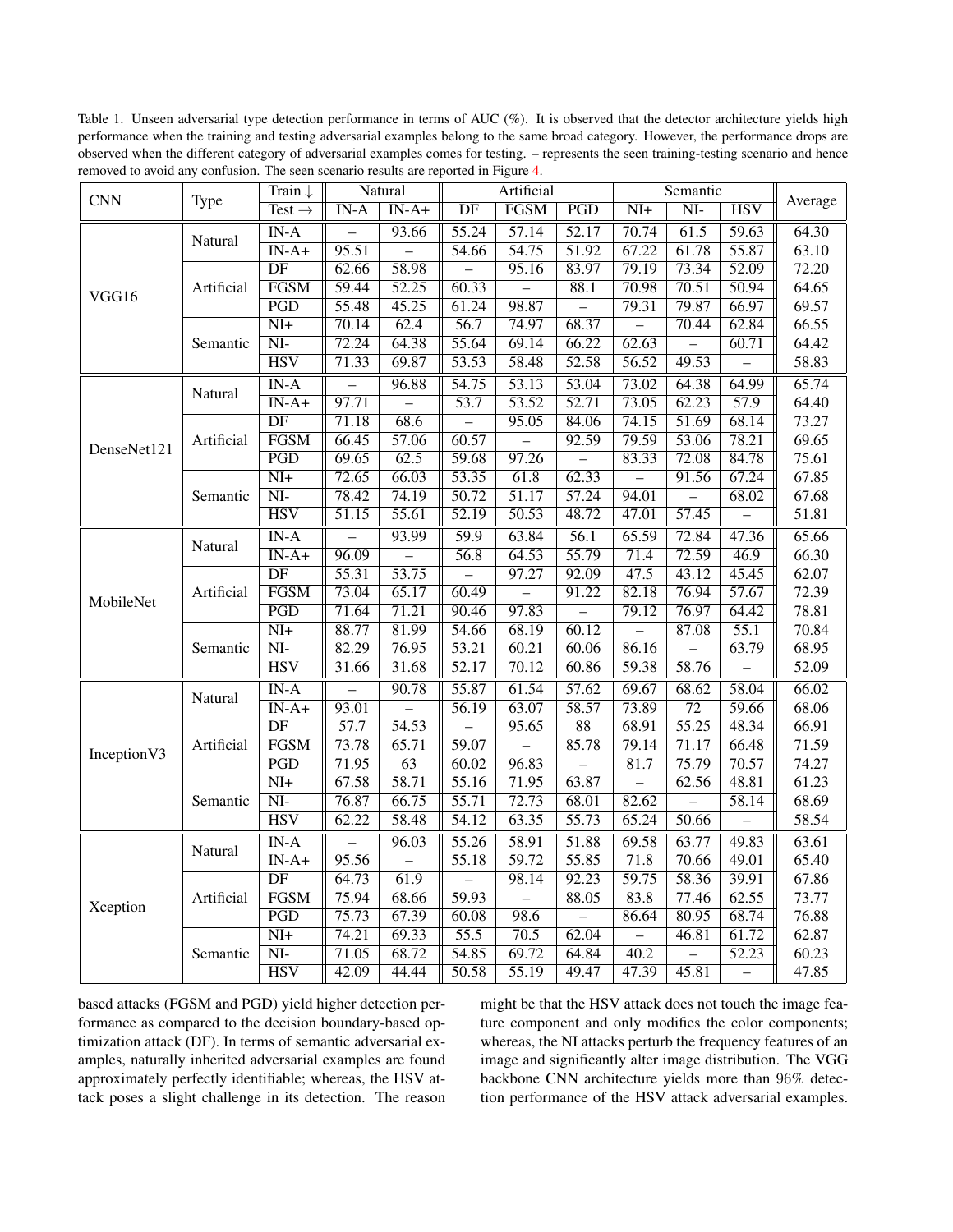

Figure 5. Adversarial examples detection architecture utilizing 'N' attack classes to act as auxiliary information. At the time of testing, if the image is classified in any of the attack categories is classified as adversarial else termed as real.



Figure 6. Adversarial examples detection accuracy (%) when individual and all (of same category only) adversaries of natural and artificial adversaries are used for training.

In terms of performance of the individual CNN architecture deployed for adversarial examples detection, VGG yields the best average detection AUC value of 93.02% followed by the DenseNet121 with an AUC value of 92.63%.

#### 5.2. Unseen Adversary Detection

Compared to seen adversary performance, the performance under unseen adversary sees a significant drop as expected. The analysis can be broken down into two parts: (i) unseen adversary detection but belonging to the same broad category and (ii) unseen adversary coming unseen broad category as well. We are going to discuss the performance obtained using VGG; however, similar observation has been observed across different networks. In unseen adversaries belonging to the same category, the detection networks are found robust but the vulnerability of the detection networks increases as soon as the adversaries from the different categories occur. For instance, when the VGG network is trained on IN-A and tested on IN-A+, it yields 93.66% detection AUC which is even better when the IN-A+ is trained and tested in the seen setting. A similar higher generalization is observed when the IN-A+ trained detector is evaluated on the IN-A images. It reflects the possible connection between both the natural adversaries. Interestingly, natural adversaries are found close to semantic adversarial as compared to artificial adversaries. The phenomena can also be observed in the reverse case, where the adversarial examples detection network trained on the semantic adversaries yields better performance on natural adversaries as compared to the artificial adversaries. It can be thought from the fact that both these adversaries utilize some form of natural statistics to find the adversarial examples. Among the natural adversaries, the IN-A+ adversarial images are hard to detect as compared to IN-A as also observed in the seen adversary training-testing setting. In terms of artificial perturbations, the detectors trained on them show higher detection performance on semantic adversaries in comparison to natural adversarial images. The above-discussed findings are reported in Table 1.

# 5.3. N-Way Attack Supervision

We assert that in place of training the classifier individually on each adversarial attack algorithm, can we use all adversaries of maybe the same category to learn  $'N + 1'$ class classification architecture. Where  $N$  belongs to the number of attack classes, for example, natural adversaries have two classes and  $+1$  stands for real class. Hence as shown in Figure 5, in the case of all-natural adversaries, 3 class classification architecture is trained. The motivation is in place of wasting the attack information can use that extra information as auxiliary information to enhance the detection performance. The results reported in Figure 6 reflect that such intuition is beneficial where the average attack detection performance shows improvement. For instance, when all-natural adversaries are used for training, the average detection accuracy on the natural adversarial examples is 90.1% which is 1.6% and 3.15% better when the detector is trained on IN-A and IN-A+ images only, respectively. A similar observation has been noticed in other categories of the adversarial examples described in this research. For instance, in the case of artificial adversaries, when all attack class images are used for training, it yields at least 0.47% and up to 7.17% higher average detection accuracy.

#### 6. Conclusion

Artificial adversarial examples have shown tremendous stealthy nature in fooling almost 'any' deep learning classifier whether CNN, reinforcement learning, or vision transformer. On top of that, the recent surge in the development of natural adversarial examples has complicated the robustness research. In this research, for the first time, we have explored a possible robustness connection between the natural and artificial adversarial examples. For that, we have developed the adversarial examples detection network and performed an experimental analysis using several CNN architectures. Through the extensive experiments, we found that some adversarial attacks are highly simple to detect, and on the other hand few are hard to defend even in seen training-testing settings. Our study also reveals that natural and semantic adversaries share characteristics that make the detection algorithm trained on one generalized on another. In the future, we plan to extend the proposed study both towards expanding the dataset and developing a sophisticated algorithm to enhance the detection performance.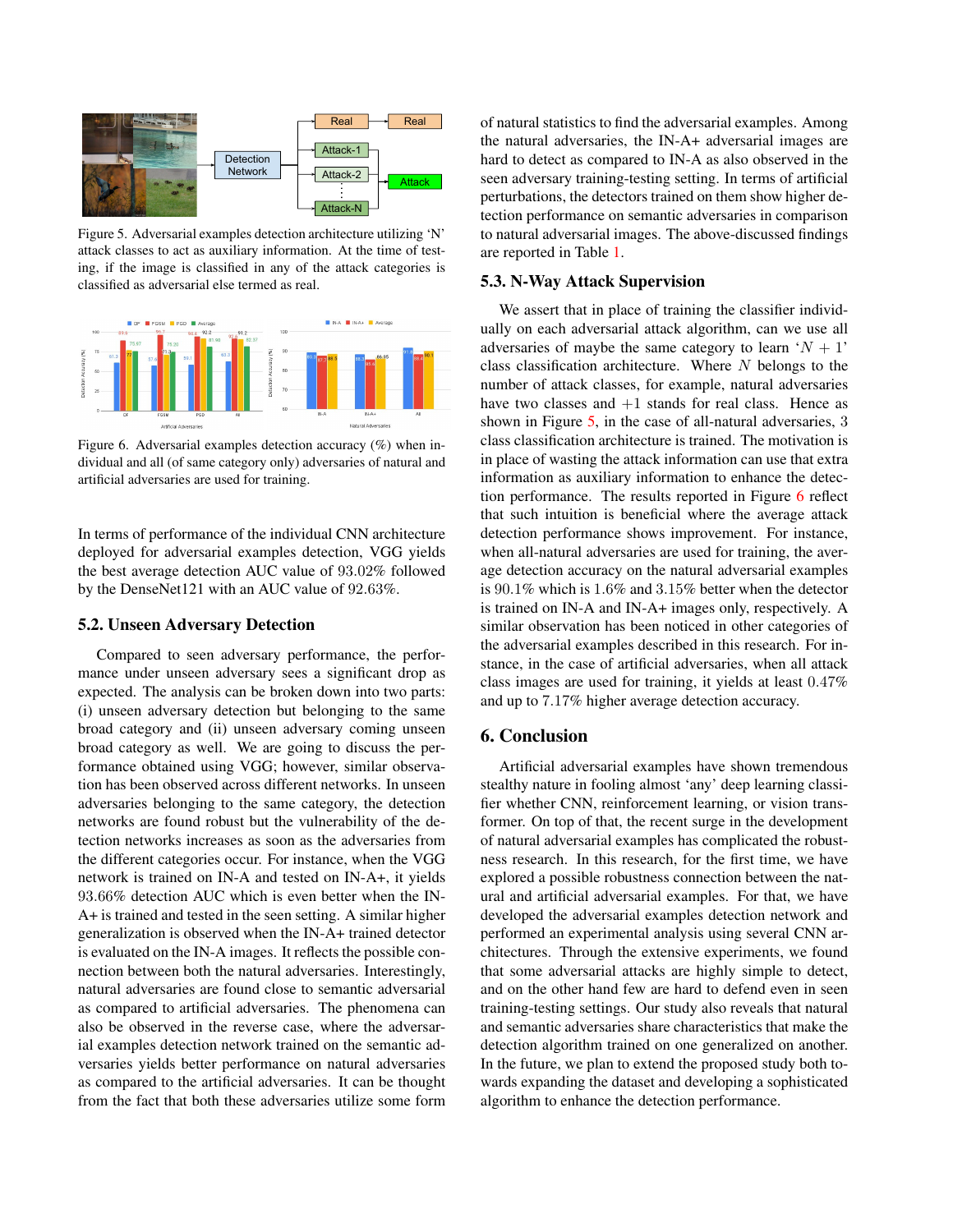# References

- [1] Akshay Agarwal, Gaurav Goswami, Mayank Vatsa, Richa Singh, and Nalini K. Ratha. Damad: Database, attack, and model agnostic adversarial perturbation detector. *IEEE Transactions on Neural Networks and Learning Systems*, pages 1–13, 2021. 2
- [2] Akshay Agarwal, Richa Singh, and Mayank Vatsa. The role of 'sign' and 'direction' of gradient on the performance of cnn. In *IEEE/CVF Conference on Computer Vision and Pattern Recognition Workshops*, pages 2748, 2754, June 2020. 1, 2, 3
- [3] Akshay Agarwal, Richa Singh, Mayank Vatsa, and Nalini Ratha. Are image-agnostic universal adversarial perturbations for face recognition difficult to detect? In *IEEE International Conference on Biometrics Theory, Applications and Systems*, pages 1–7, 2018. 2
- [4] Akshay Agarwal, Richa Singh, Mayank Vatsa, and Nalini Ratha. Image transformation-based defense against adversarial perturbation on deep learning models. *IEEE Transactions on Dependable and Secure Computing*, 18(5):2106– 2121, 2021. 2
- [5] Akshay Agarwal, Mayank Vatsa, Richa Singh, and Nalini Ratha. Cognitive data augmentation for adversarial defense via pixel masking. *Pattern Recognition Letters*, 146:244– 251, 2021. 2
- [6] Akshay Agarwal, Mayank Vatsa, Richa Singh, and Nalini Ratha. Intelligent and adaptive mixup technique for adversarial robustness. In *IEEE International Conference on Image Processing*, pages 824–828, 2021. 2
- [7] Ahmed Aldahdooh, Wassim Hamidouche, Sid Ahmed Fezza, and Olivier Déforges. Adversarial example detection for dnn models: a review and experimental comparison. *Artificial Intelligence Review*, pages 1–60, 2022. 3
- [8] Maksym Andriushchenko and Nicolas Flammarion. Understanding and improving fast adversarial training. *Advances in Neural Information Processing Systems*, 33:16048–16059, 2020. 2
- [9] Divyam Anshumaan, Akshay Agarwal, Mayank Vatsa, and Richa Singh. Wavetransform: Crafting adversarial examples via input decomposition. In *European Conference on Computer Vision*, pages 152–168, 2020. 2
- [10] Anish Athalye, Nicholas Carlini, and David Wagner. Obfuscated gradients give a false sense of security: Circumventing defenses to adversarial examples. In *International Conference on Machine Learning*, pages 274–283. PMLR, 2018. 2
- [11] Philipp Benz, Chaoning Zhang, Tooba Imtiaz, and In So Kweon. Double targeted universal adversarial perturbations. In *Asian Conference on Computer Vision*, 2020. 2
- [12] Nicholas Carlini and David Wagner. Adversarial examples are not easily detected: Bypassing ten detection methods. In *ACM workshop on Artificial Intelligence and Security*, pages 3–14, 2017. 2
- [13] Saheb Chhabra, Akshay Agarwal, Richa Singh, and Mayank Vatsa. Attack agnostic adversarial defense via visual imperceptible bound. In *IEEE International Conference on Pattern Recognition*, pages 5302–5309, 2021. 2
- [14] François Chollet. Xception: Deep learning with depthwise separable convolutions. In *IEEE Conference on Computer Vision and Pattern Recognition*, pages 1251–1258, 2017. 4
- [15] Sanghyuk Chun, Seong Joon Oh, Sangdoo Yun, Dongyoon Han, Junsuk Choe, and Youngjoon Yoo. An empirical evaluation on robustness and uncertainty of regularization methods. *arXiv preprint arXiv:2003.03879*, 2020. 2
- [16] Jia Deng, Wei Dong, Richard Socher, Li-Jia Li, Kai Li, and Li Fei-Fei. Imagenet: A large-scale hierarchical image database. In *IEEE Conference on Computer Vision and Pattern Recognition*, pages 248–255, 2009. 3
- [17] Salah Ud Din, Naveed Akhtar, Shahzad Younis, Faisal Shafait, Atif Mansoor, and Muhammad Shafique. Steganographic universal adversarial perturbations. *Pattern Recognition Letters*, 135:146–152, 2020. 2
- [18] Lianli Gao, Zijie Huang, Jingkuan Song, Yang Yang, and Heng Tao Shen. Push & pull: Transferable adversarial examples with attentive attack. *IEEE Transactions on Multimedia*, 2021. 2
- [19] Amin Ghiasi, Ali Shafahi, and Tom Goldstein. Breaking certified defenses: Semantic adversarial examples with spoofed robustness certificates. *arXiv preprint arXiv:2003.08937*, 2020. 2
- [20] Akhil Goel, Akshay Agarwal, Mayank Vatsa, Richa Singh, and Nalini Ratha. Deepring: Protecting deep neural network with blockchain. In *IEEE/CVF Conference on Computer Vision and Pattern Recognition Workshops*, June 2019. 2
- [21] Akhil Goel, Akshay Agarwal, Mayank Vatsa, Richa Singh, and Nalini K. Ratha. Dndnet: Reconfiguring cnn for adversarial robustness. In *IEEE/CVF Conference on Computer Vision and Pattern Recognition Workshops*, June 2020. 2
- [22] Akhil Goel, Anirudh Singh, Akshay Agarwal, Mayank Vatsa, and Richa Singh. Smartbox: Benchmarking adversarial detection and mitigation algorithms for face recognition. In *IEEE International Conference on Biometrics Theory, Applications and Systems*, pages 1–7, 2018. 2
- [23] Adrian Goldwaser and Michael Thielscher. Deep reinforcement learning for general game playing. In *AAAI Conference on Artificial Intelligence*, volume 34, pages 1701–1708, 2020. 1
- [24] Ian J Goodfellow, Jonathon Shlens, and Christian Szegedy. Explaining and harnessing adversarial examples. *arXiv preprint arXiv:1412.6572*, 2014. 1, 2, 3
- [25] Gaurav Goswami, Akshay Agarwal, Nalini Ratha, Richa Singh, and Mayank Vatsa. Detecting and mitigating adversarial perturbations for robust face recognition. *International Journal of Computer Vision*, 127(6):719–742, 2019. 1
- [26] Gaurav Goswami, Nalini Ratha, Akshay Agarwal, Richa Singh, and Mayank Vatsa. Unravelling robustness of deep learning based face recognition against adversarial attacks. In *AAAI Conference on Artificial Intelligence*, volume 32, 2018. 1
- [27] Chuan Guo, Mayank Rana, Moustapha Cisse, and Laurens Van Der Maaten. Countering adversarial images using input transformations. *arXiv preprint arXiv:1711.00117*, 2017. 2
- [28] Qing Guo, Felix Juefei-Xu, Xiaofei Xie, Lei Ma, Jian Wang, Bing Yu, Wei Feng, and Yang Liu. Watch out! motion is blurring the vision of your deep neural networks. *Advances in*